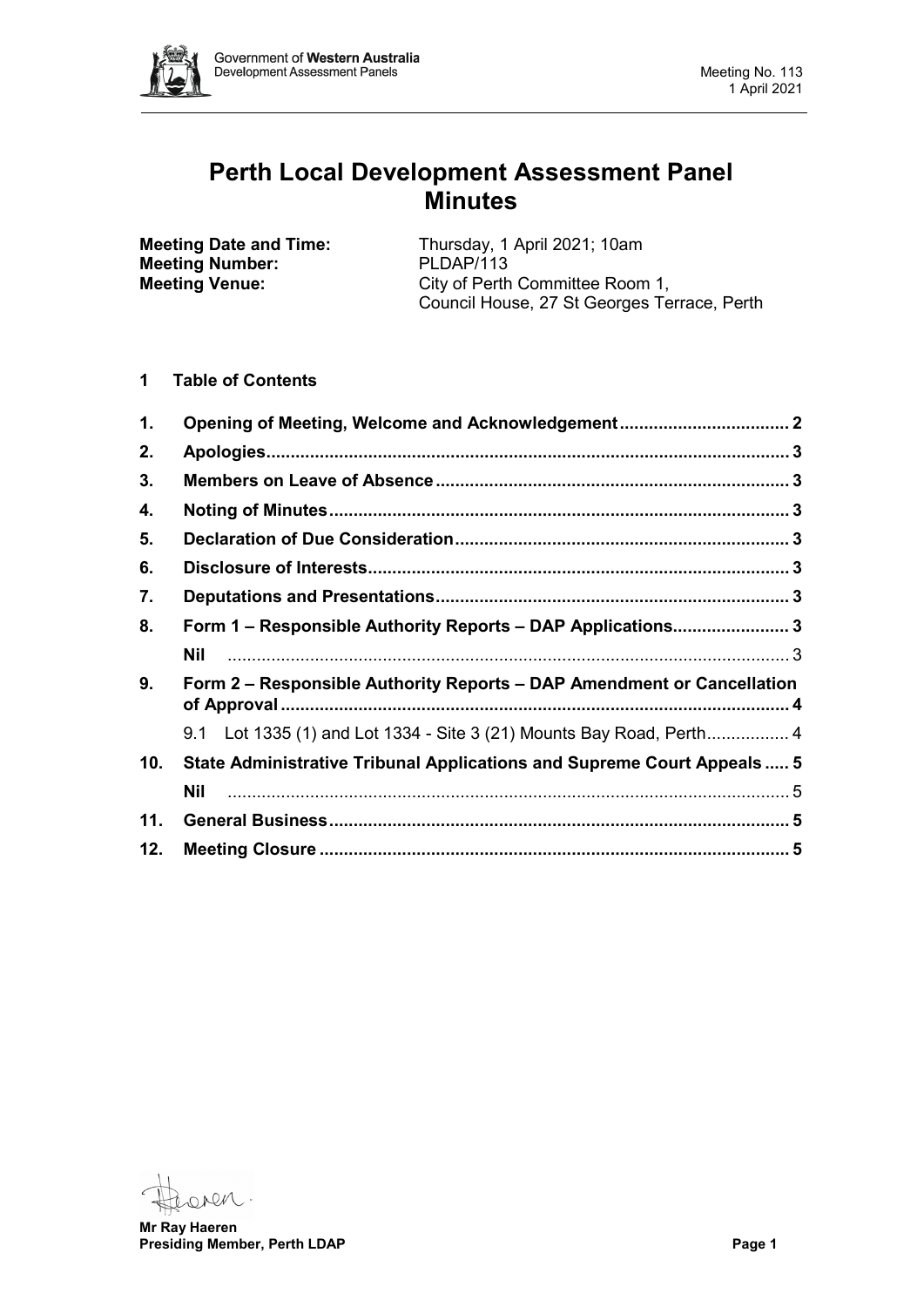

## **Attendance**

# **DAP Members**

Mr Ray Haeren (Presiding Member) Ms Lindsay Baxter (A/Deputy Presiding Member) Ms Diana Goldswain (Third Specialist Member) Cr Viktor Ko (Local Government Member, City of Perth)

# **Officers in attendance**

Mr Ben Hesketh (Western Australian Planning Commission) Mr Darren Leicester (Western Australian Planning Commission) Mr Dewald Gericke (City of Perth) Mr Craig Smith (City of Perth) Mr Shervin Family (City of Perth)

## **Minute Secretary**

Ms Ashlee Rutigliano (City of Perth)

#### **Applicants and Submitters**

Mr Peter Simpson (PTS Town Planning) Mr Ian Lomas (Woods Bagot)

#### **Members of the Public / Media**

<span id="page-1-0"></span>Nil

## **1. Opening of Meeting, Welcome and Acknowledgement**

The Presiding Member declared the meeting open at 10.04am on 1 April 2021 and acknowledged the traditional owners and paid respect to Elders past and present of the land on which the meeting was being held.

The Presiding Member announced the meeting would be run in accordance with the DAP Standing Orders 2020 under the *Planning and Development (Development Assessment Panels) Regulations 2011.*

## **1.1 Announcements by Presiding Member**

The Presiding Member advised that in accordance with Section 5.16 of the DAP Standing Orders 2020 which states *'A person must not use any electronic, visual or audio recording device or instrument to record the proceedings of the DAP meeting unless the Presiding Member has given permission to do so.',* the meeting would not be recorded.

ren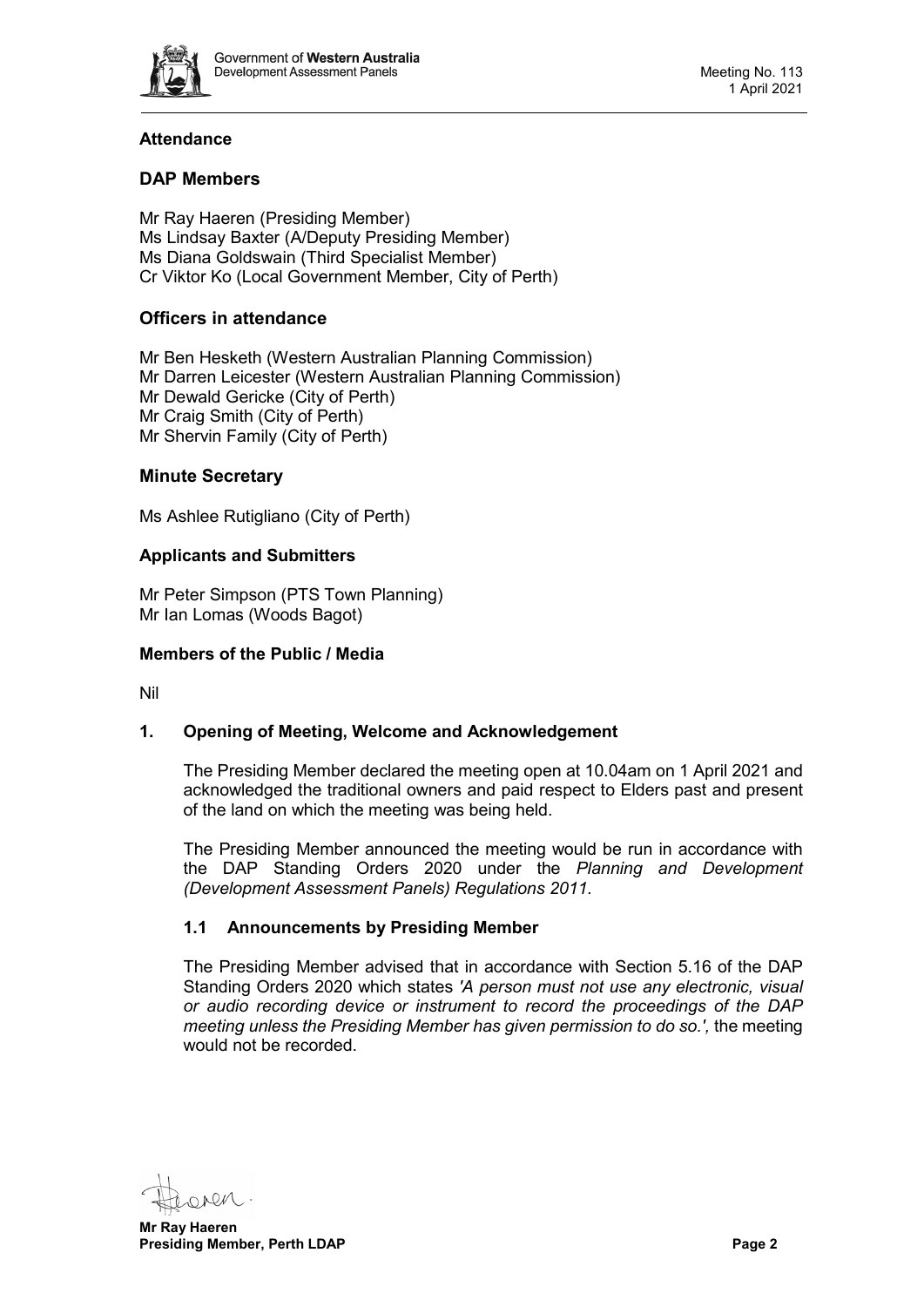

## <span id="page-2-0"></span>**2. Apologies**

Mr Jarrod Ross (Deputy Presiding Member) Mr Brian Curtis (A/ Deputy Presiding Member) Cr Brent Fleeton (Local Government Member, City of Perth)

#### <span id="page-2-1"></span>**3. Members on Leave of Absence**

Nil

#### <span id="page-2-2"></span>**4. Noting of Minutes**

DAP members noted that signed minutes of previous meetings are available on the [DAP website.](https://www.dplh.wa.gov.au/about/development-assessment-panels/daps-agendas-and-minutes)

#### <span id="page-2-3"></span>**5. Declaration of Due Consideration**

All members declared that they had duly considered the documents.

#### <span id="page-2-4"></span>**6. Disclosure of Interests**

DAP Member, Mr Ray Haeren, declared an Impartiality Interest in item 9.1. Brookfield have been a client of Urbis nationally, of whom Mr Haeren is a director and employee. Urbis WA have only undertaken a discreet piece of work for the infrastructure and industrial group via their Brisbane office but have not undertaken any work for Brookfield in relation to its office assets in WA.

In accordance with section 6.2 and 6.3 of the DAP Standing Orders 2020, the A/Deputy Presiding Member, Mr Brian Curtis determined that the member listed above, who had disclosed an Impartiality Interest, was permitted to participate in the discussion and voting on the item.

#### <span id="page-2-5"></span>**7. Deputations and Presentations**

- **7.1** Mr Peter Simpson (PTS Town Planning) addressed the DAP in support of the recommendation for the application at Item 9.1 .
- **7.2** Mr Ian Lomas (Woods Bagot) addressed the DAP in support of the recommendation for the application at Item 9.1 and responded to questions from the panel.

## <span id="page-2-7"></span><span id="page-2-6"></span>**8. Form 1 – Responsible Authority Reports – DAP Application**s

Nil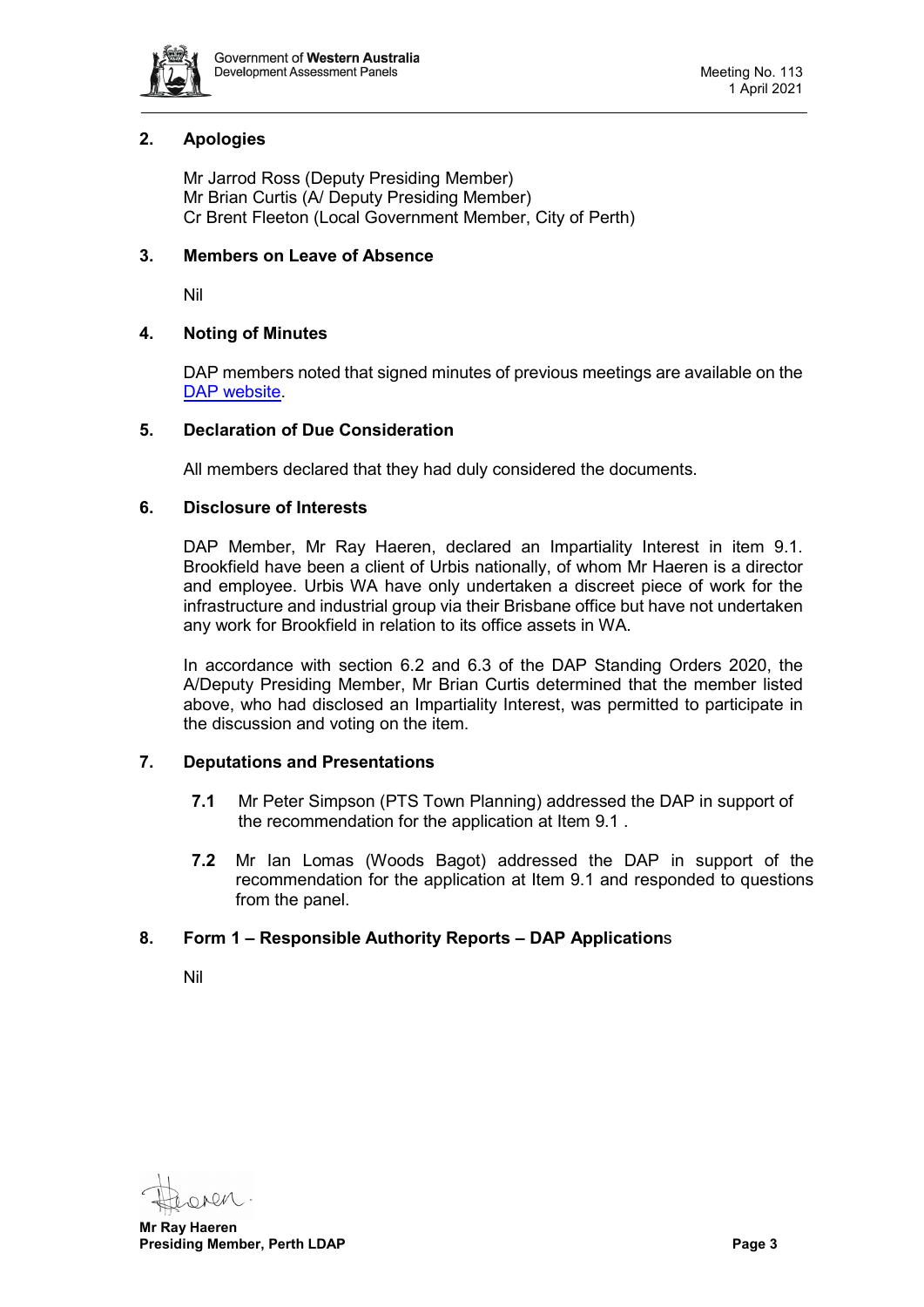

#### <span id="page-3-0"></span>**9. Form 2 – Responsible Authority Reports – DAP Amendment or Cancellation of Approval**

## <span id="page-3-1"></span>**9.1 Lot 1335 (1) and Lot 1334 - Site 3 (21) Mounts Bay Road, Perth**

| <b>Development Description:</b>        | Amendments to previously approved eight<br>storey office building and refurbishment of<br>Elizabeth Quay bus station |
|----------------------------------------|----------------------------------------------------------------------------------------------------------------------|
| <b>Proposed Amendments:</b>            | Office built form, deletion of child care centre                                                                     |
|                                        | and extension of time                                                                                                |
| Applicant:                             | PTS Town Planning Pty Ltd                                                                                            |
| Owner:                                 | <b>State of Western Australia</b>                                                                                    |
|                                        | (Public Transport Authority)                                                                                         |
|                                        | Brookfield PCEC Office Landowner Pty Ltd                                                                             |
| Responsible Authority:<br>DAP File No: | Western Australian Planning Commission<br>DAP/18/01461                                                               |

#### **REPORT RECOMMENDATION**

**Moved by:** Cr Viktor Ko **Seconded by: Ms Lindsay Baxter** 

That the City of Perth Local Development Assessment Panel resolves to:

- 1. **Accept** that the DAP Application reference DAP/18/01461 as detailed on the DAP Form 2 dated 11 December 2020 is appropriate for consideration in accordance with regulation 17 of the *Planning and Development (Development Assessment Panels) Regulations 2011*;
- 2. **Approve** DAP Application reference DAP/18/01461 and accompanying plans date stamped 26 February 2021 by the Department of Planning, Lands and Heritage on behalf of Western Australian Planning Commission, in accordance with clause 30(1) of the *Metropolitan Region Scheme*, subject to the following amended condition:

#### **Amended Conditions**

- 1. Development is to be carried out in accordance with the plans date-stamped 26 February 2021 by the Department of Planning, Lands and Heritage on behalf of the Western Australian Planning Commission, subject to any modifications required by the conditions of approval.
- 2. This decision is valid for a period of two years from the date of this Form 2 approval. If the subject development is not substantially commenced within the two year period, the approval shall lapse and be of no further effect.

All other conditions and requirements detailed on the previous approval dated 18 December 2018 remain unchanged.

#### **The Report Recommendation was put and CARRIED UNANIMOUSLY.**

De